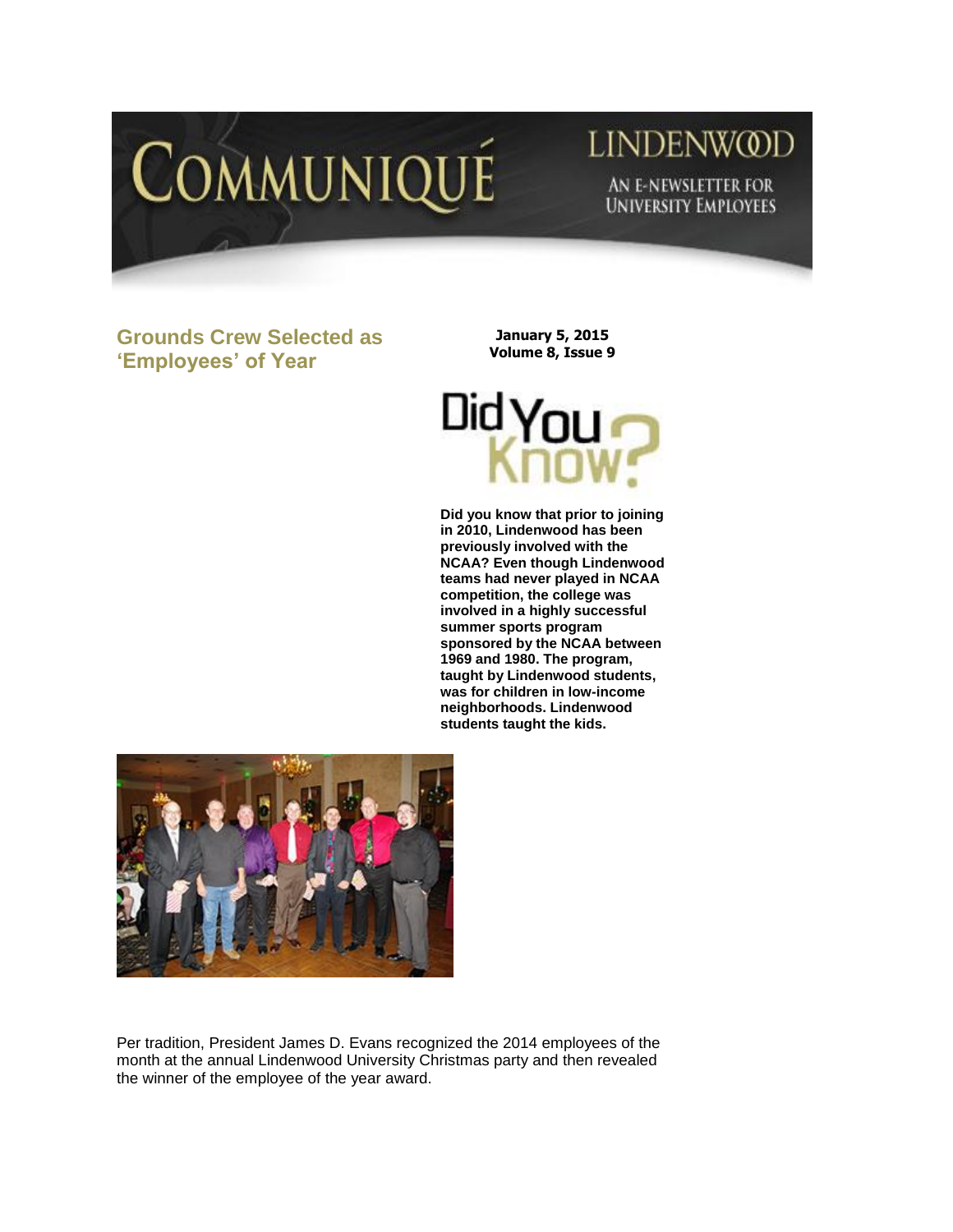The employees of the year were the Lindenwood Grounds Crew, which had been named Employee of the Month as a group after the particularly snowy winter of 2013-14 for their work repeatedly treating and clearing the campus' roadways and sidewalks.

"I don't think I can overstate their dedication or the enormous challenge these employees meet time after time," Evans said. "They worked in shifts around the clock to pre-treat surfaces and plow, shovel, and clear roads and pathways, and then they did it again."

Kyle Routh, Grounds Supervisor, briefly expressed his gratitude on behalf of his group, which includes Todd Kapeller, Vernon King, Edmund Kaus, Kevin Moffitt, Joseph Runyon, and Rick Vogt.

The other employees of the month that were recognized included Routh, who was employee of the month individually earlier in the year, Dale Lauer, Tracy Hanners, Chris Rumsey, Eric Harris, Wade O'Heron, Greg Scaturro, Emin Hajiyev, Lisa Hundelt, Lis Ziegenfuss, J.D. Stephenson, and Rebecca Keim.

The party, held at the Columns Banquet Center in St. Charles, was attended by more than 500 people.

#### **Years of Service Celebrated at Christmas Party**

Lindenwood launched a new recognition program at this year's Christmas party in which employees were honored for 5, 10, 20, 30, and 40 years of service to the University. To be recognized, an employee had to have reached one of those lengths of service by the prior July 1. Recipients were awarded pins commemorating their length of service.

All told, approximately 70 people were presented years-of-service pins, the vast majority of which for five or ten years. In addition, four were recognized for 20 years: Kelly Ahne, Carl Hutter, Terry Kapeller, and



Vice President Deb Ayres and President James D. Evans

Deb Nicolai. Three were presented pins for 30 years: Elizabeth Ammann, Rao Ayyagari, and Grant Hargate.

Finally, a 40-year pin was presented to a sole employee, President James D. Evans. The presentation was followed by a sometimes whimsical slide presentation, narrated by Vice President for Human Resources Deb Ayres, honoring his time at Lindenwood.

#### **Keller Selected as Belleville's Top Employee in October**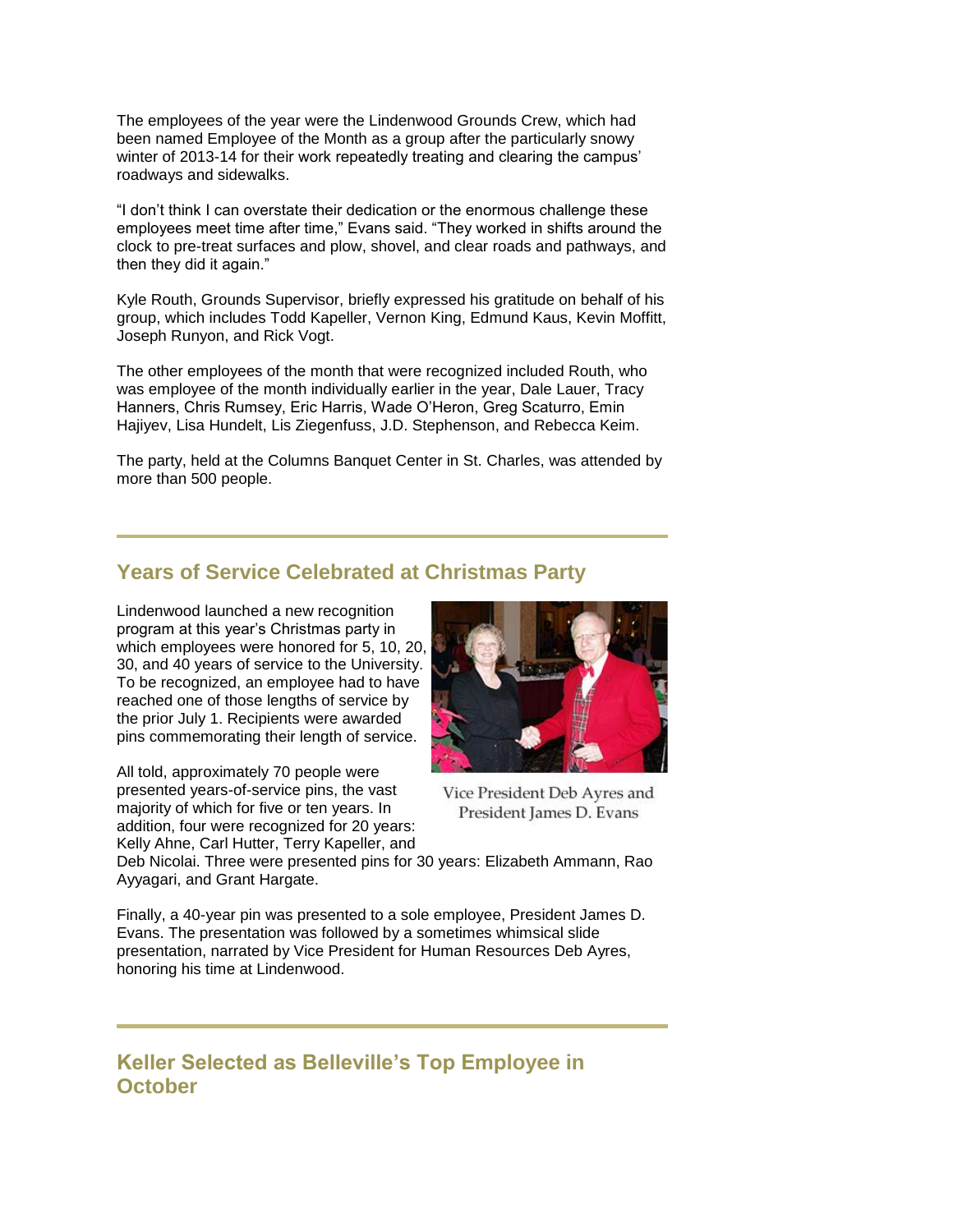Stacy Keller has been selected as the Belleville Campus Employee of the Month for October. Keller currently works in Academic Services as the athletic eligibility coordinator. She joined the Lindenwood staff in 2012 as the campus' first full-time athletic eligibility coordinator upon transition into the NAIA. In her tenure so far, the number of sports at the Belleville campus increased from 22 to 36.



As athletic eligibility coordinator, Keller oversees the eligibility of 800-900 students and monitors the academic progress of all student-athletes. She serves as the interpreter of NAIA and institutional eligibility rules, policies, and procedures, as well as the liaison with the NAIA and NAIA Eligibility Center.

Keller was nominated for Employee of the Month by her colleagues, Dan Frazier and Sandy Mulitsch.

"Stacy is a joy to work with and has represented Lindenwood University with integrity and honor," said Frazier. "She sets the standard for eligibility for an NAIA school."

"In just two years, Stacy has learned to interpret all the NAIA guidelines, many of which, in writing, look more subjective than objective," said Mulitsch. "Stacy is a team player, and in addition to her regular duties, she pitches in to help Academic Services during peak times like graduation planning, enrollment days, and the first day of classes. Her experience and professionalism are felt across campus."

"I was speechless when Dr. Bladdick presented the award to me," said Keller. "I am very honored and thankful to be named the Employee of the Month since there are so many deserving and dedicated employees on this campus. I feel that I owe a lot of my success to my wonderful colleagues in Academic Services and Athletics. They have provided me with great support during the 2 ½ years that I have been here."

### **Feutz Selected as December Employee of Month**

Nearly a month after her house in St. Peters burned down, Jessica Randolph's emotions were still raw. On a Sunday evening in November, Randolph and her husband were talking in a hallway in their home when they smelled smoke. Within seconds, the Randolphs scooped up their 10-monthold daughter and carried her outside to safety.



Just as quickly as the Randolphs were displaced from their

home, they found support from Lindenwood University, where Jessica works as a teacher and advisor in the Exercise Science Program. Betsy Feutz, who is the Director of Strength and Conditioning at Lindenwood, helped set up a campuswide effort to raise funds to support the Randolphs. For her compassionate efforts to help a fellow co-worker, Feutz is the Lindenwood University Employee of the Month for December.

Feutz ('04) graduated from Lindenwood with a bachelor's degree in athletic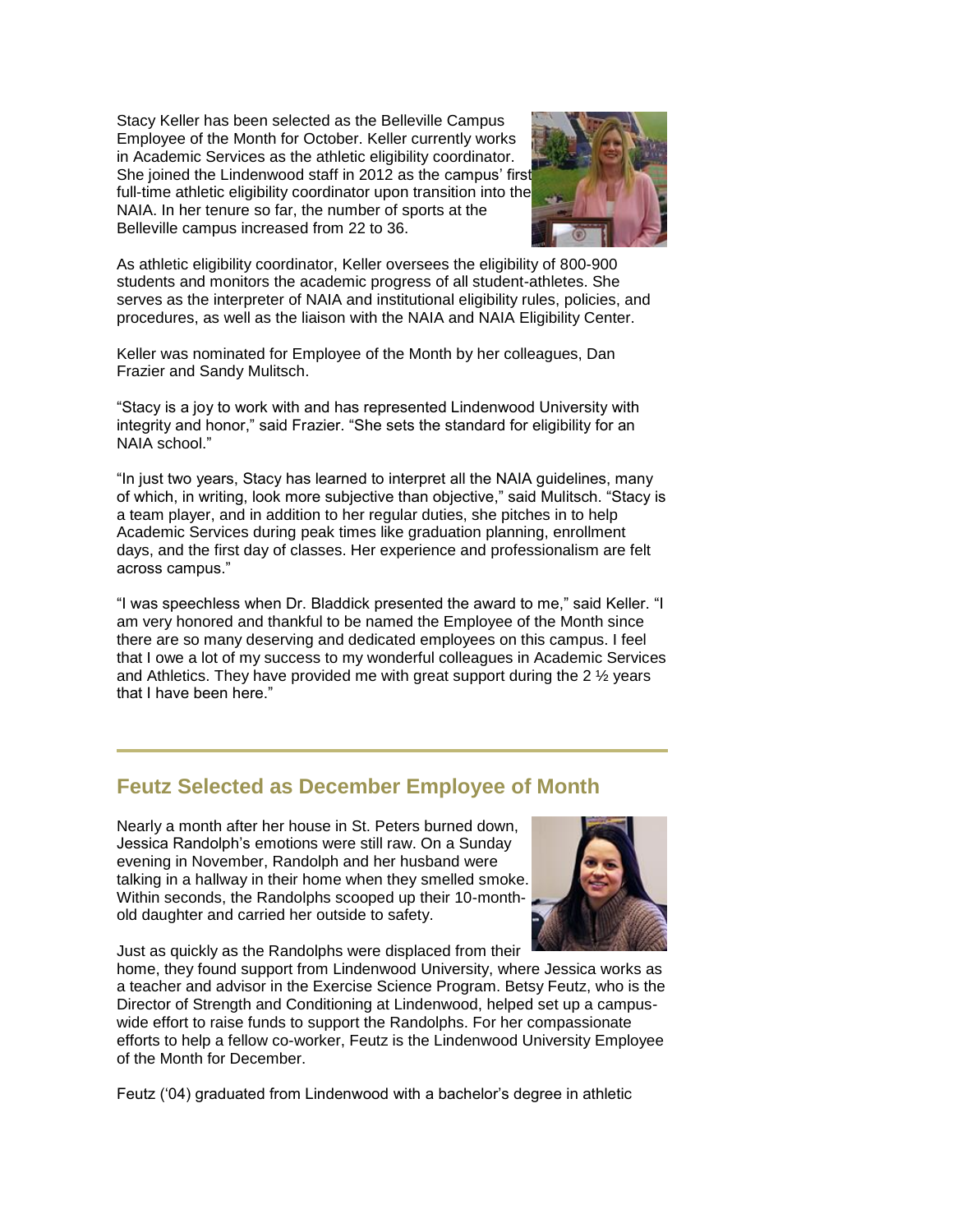training. She said the irony of receiving the honor is she nominated Dr. Paul Wright as Employee of the Month because he came to her about starting a fund-raising effort. Wright is an associate professor in the School of Sport, Recreation and Exercise Sciences.

I'm really surprised," Feutz said. "Dr. Wright should get a lot of the credit. He also did a lot for this."

Feutz said Randolph's husband called her the morning after the fire and she was stunned. Feutz and Randolph have worked together at Lindenwood for six years. Feutz said she immediately called her dean.

"The response we received was humbling," Feutz said. "We have so many amazing co-workers here. When items would get dropped off, we'd get them to her. The Lindenwood community was the backbone to that whole experience. Our men's soccer team raised \$600. Students within the exercise program helped. It gives you goose bumps to think how much support they've received."

Randolph said the support her family has received has been really amazing. She said she feels supported by the whole university.

"They pulled donations from the entire school," Randolph said. "We got things from people we'd never met before. People donated clothing. We didn't have anything. Betsy being there and her assistance ... she came by every day for the first week. I'm eternally grateful."

Randolph said her family has relocated to a townhome and the house could be rebuilt in the same location within six to nine months.

## **Professor Emeritus Castro Appointed St. Louis Poet Laureate**

Dr. Michael Castro, Lindenwood University professor emeritus, has been named St. Louis' first poet laureate. Castro, who taught at Lindenwood for 32 years, retiring in 2012, was chosen from a field of 65 nominees by an outside taskforce; the selection was ratified by St. Louis' Board of Aldermen.



According to an article in the *St. Louis Post-Dispatch*,

Castro was the taskforce's unanimous choice. He began the post on Jan. 1 and will serve a term of two years. He will make at least six appearances a year in his new role.

"I would hope, as poet laureate, to bring the various strands of the poetry community together through initiating some programs that would accomplish that and bring in diverse audiences," Castro was quoted as saying in an article published by KWMU, St. Louis Public Radio.

Castro has published 10 volumes of poetry and a book of prose on the poetry of Native Americans and is a founder of *River Styx* literary journal and its reading series. He has been recognized locally and nationally for his work.